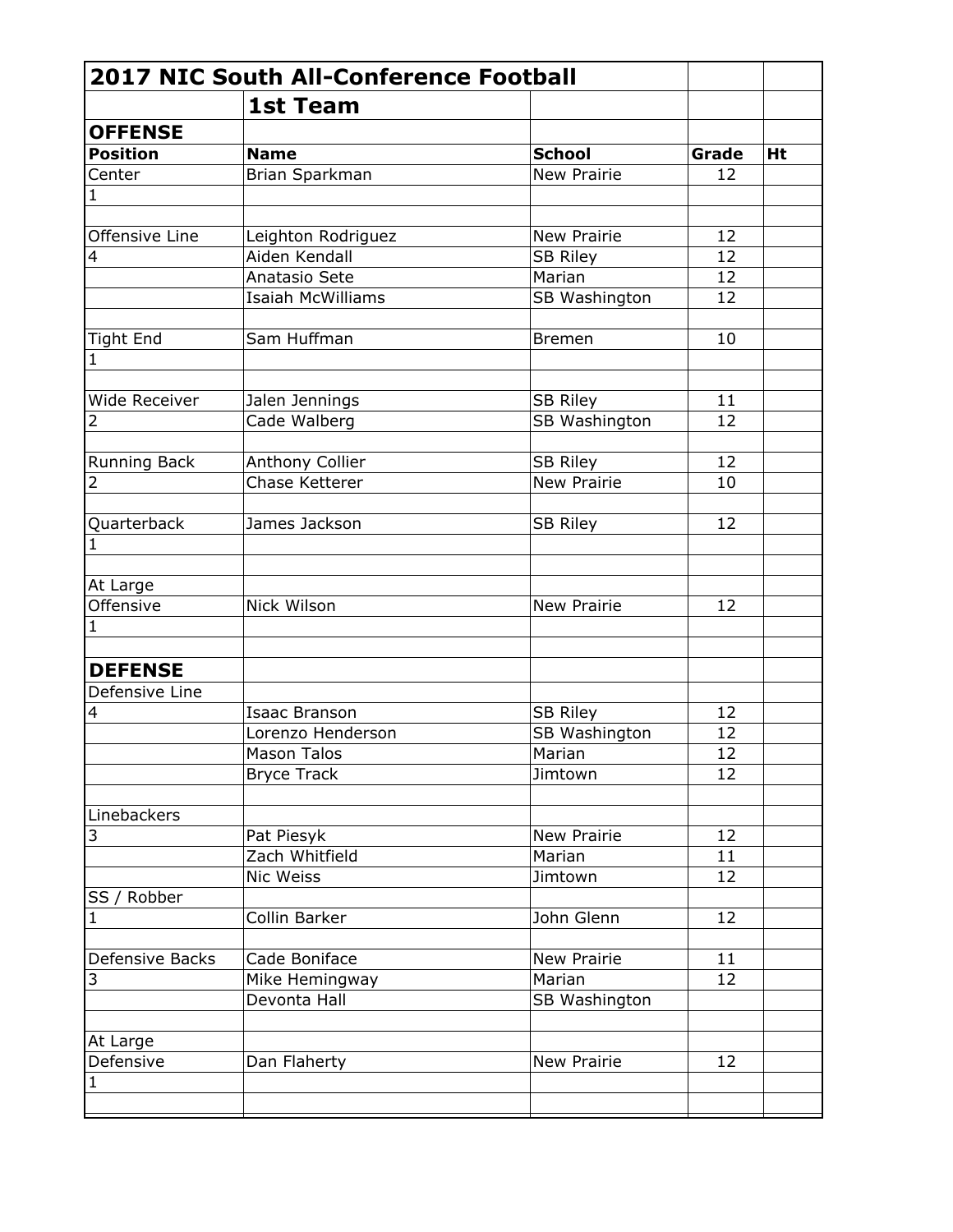| <b>Special Teams</b>         |                                                                                           |                    |          |    |
|------------------------------|-------------------------------------------------------------------------------------------|--------------------|----------|----|
| Punter                       | <b>Trevor Weiss</b>                                                                       | John Glenn         | 12       |    |
|                              |                                                                                           |                    |          |    |
| Kicker                       | Jose Trigo                                                                                | Jimtown            | 12       |    |
|                              |                                                                                           |                    |          |    |
| <b>MVP</b>                   | James Jackson                                                                             | <b>SB Riley</b>    | 12       |    |
|                              |                                                                                           |                    |          |    |
| <b>Coach of the Year</b>     |                                                                                           |                    |          |    |
|                              | Jarvis Edison                                                                             | <b>SB Riley</b>    |          |    |
|                              |                                                                                           |                    |          |    |
|                              |                                                                                           |                    |          |    |
|                              | 2nd Team                                                                                  |                    |          |    |
|                              | Number of selections based on team NIC record, not position for 2nd Team and Hon. Mention |                    |          |    |
| <b>Position</b>              | <b>Name</b>                                                                               | <b>School</b>      | Grade    | Ht |
| <b>LB</b>                    | Max Mender                                                                                | <b>New Prairie</b> | 12       |    |
| <b>LB</b>                    | Austin Weiland                                                                            | <b>New Prairie</b> | 12       |    |
| <b>DB</b>                    | Daniel Tyler                                                                              | New Prairie        | 11       |    |
| $\overline{\text{SS}}$       | Jayce Tate                                                                                | <b>SB Riley</b>    | 12       |    |
| DB                           | Gibson Luga, Jr.<br>Hunter Whiteman                                                       | <b>SB Riley</b>    | 12       |    |
| $\overline{\text{SS}}$<br>DE |                                                                                           | Jimtown            | 12<br>11 |    |
| RB                           | <b>Tyler Norment</b><br>John Brach                                                        | Jimtown<br>Marian  | 11       |    |
| LB                           | <b>Brock VanNevel</b>                                                                     | Marian             | 12       |    |
| LB                           | Jake Wunder                                                                               | <b>Bremen</b>      | 11       |    |
| RB                           | Nathan Mullen                                                                             | <b>Bremen</b>      | 11       |    |
| <b>RB</b>                    | Donya Harris                                                                              | SB Washington      | 12       |    |
| DB                           | Jake Morris                                                                               | John Glenn         | 12       |    |
|                              |                                                                                           |                    |          |    |
|                              |                                                                                           |                    |          |    |
|                              |                                                                                           |                    |          |    |
|                              |                                                                                           |                    |          |    |
|                              |                                                                                           |                    |          |    |
|                              |                                                                                           |                    |          |    |
|                              |                                                                                           |                    |          |    |
|                              |                                                                                           |                    |          |    |
|                              |                                                                                           |                    |          |    |
|                              |                                                                                           |                    |          |    |
|                              |                                                                                           |                    |          |    |
|                              |                                                                                           |                    |          |    |
|                              |                                                                                           |                    |          |    |
|                              |                                                                                           |                    |          |    |
|                              |                                                                                           |                    |          |    |
|                              |                                                                                           |                    |          |    |
|                              |                                                                                           |                    |          |    |
|                              |                                                                                           |                    |          |    |
|                              |                                                                                           |                    |          |    |
|                              |                                                                                           |                    |          |    |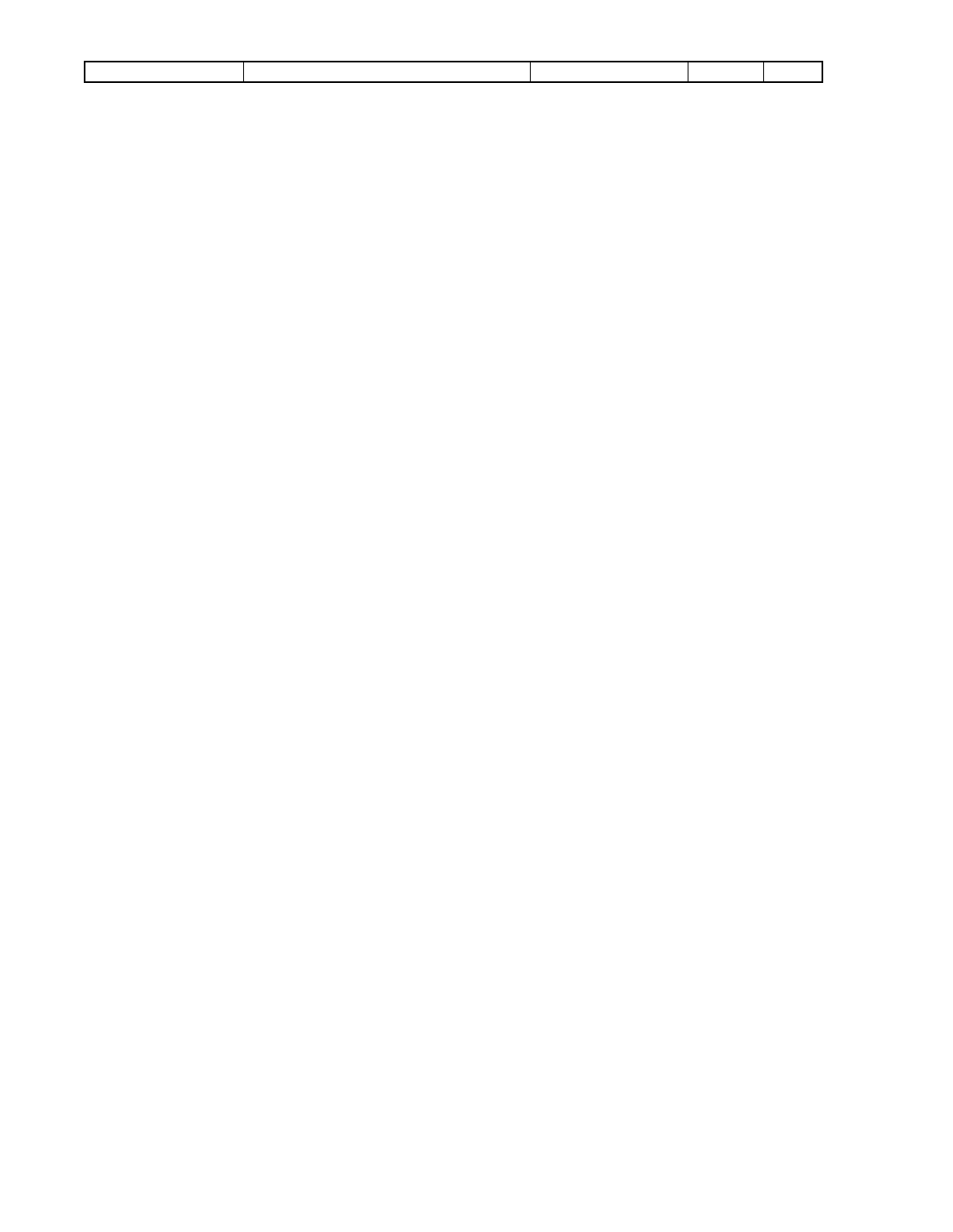|                 | <b>Honorable Mention</b>                              |                    |               |
|-----------------|-------------------------------------------------------|--------------------|---------------|
| OL              | Jozef Janik                                           | New Prairie        | 12            |
| $\overline{DL}$ | Kyle Weber                                            | <b>New Prairie</b> | 11            |
| $\overline{DB}$ | Harrington Greer, Jr.                                 | <b>SB Riley</b>    | 12            |
| OL              | Robert Beal, Jr.                                      | <b>SB Riley</b>    | 12            |
| $\overline{FB}$ | <b>Brandon Trosper</b>                                | Jimtown            | 12            |
| $\overline{OL}$ | Mike Laws                                             | Jimtown            | 12            |
| <b>WR</b>       | <b>Trevor Teumac</b>                                  | Marian             | 12            |
| P/K             | Hunter Renner                                         | Marian             | 10            |
| LB              | <b>Branden Martin</b>                                 | <b>Bremen</b>      | 12            |
| DL              | <b>Briley Leeper</b>                                  | <b>Bremen</b>      | 12            |
| $\overline{DE}$ | <b>Trent Kelly</b>                                    | SB Washington      | 12            |
| <b>WR</b>       | Anthony Coleman                                       | SB Washington      | 12            |
| OL              | Evan Dreibelbeis                                      | John Glenn         | 11            |
|                 |                                                       |                    |               |
|                 |                                                       |                    |               |
|                 |                                                       |                    |               |
|                 |                                                       |                    |               |
|                 |                                                       |                    |               |
|                 |                                                       |                    |               |
|                 |                                                       |                    |               |
|                 |                                                       |                    |               |
|                 |                                                       |                    |               |
|                 |                                                       |                    |               |
|                 |                                                       |                    | <b>Final</b>  |
|                 | <b>NIC South Standings</b>                            | <b>Conference</b>  | <b>Season</b> |
|                 |                                                       |                    |               |
| 1               | New Prairie                                           | $6-0$              | $11-2$        |
| $\overline{2}$  | <b>SB Riley</b>                                       | $4 - 2$            | $7 - 4$       |
| $\overline{2}$  | Jimtown                                               | $4 - 2$            | $6-6$         |
| 4               | Marian                                                | $3 - 3$            | $9 - 5$       |
| $\overline{5}$  | <b>Bremen</b>                                         | $2 - 4$            | $4 - 6$       |
| $\overline{6}$  | John Glenn                                            | $1 - 5$            | $3 - 7$       |
| 6               | SB Washington                                         | $1 - 5$            | $3 - 7$       |
|                 |                                                       |                    |               |
|                 |                                                       |                    |               |
|                 |                                                       |                    |               |
|                 | compiled by Reggie Glon, Marian Head Coach and        |                    |               |
|                 | Steve Ravotto, Marian Ath. Director and               |                    |               |
|                 | NIC Football Chair as voted on by each school's coach |                    |               |
|                 |                                                       |                    |               |
|                 | and Greg Humnicky, NIC Secretary / Historian          |                    |               |
|                 |                                                       |                    |               |
|                 | Media Release prepared by Curt Rallo, Penn HS         |                    |               |
|                 |                                                       |                    |               |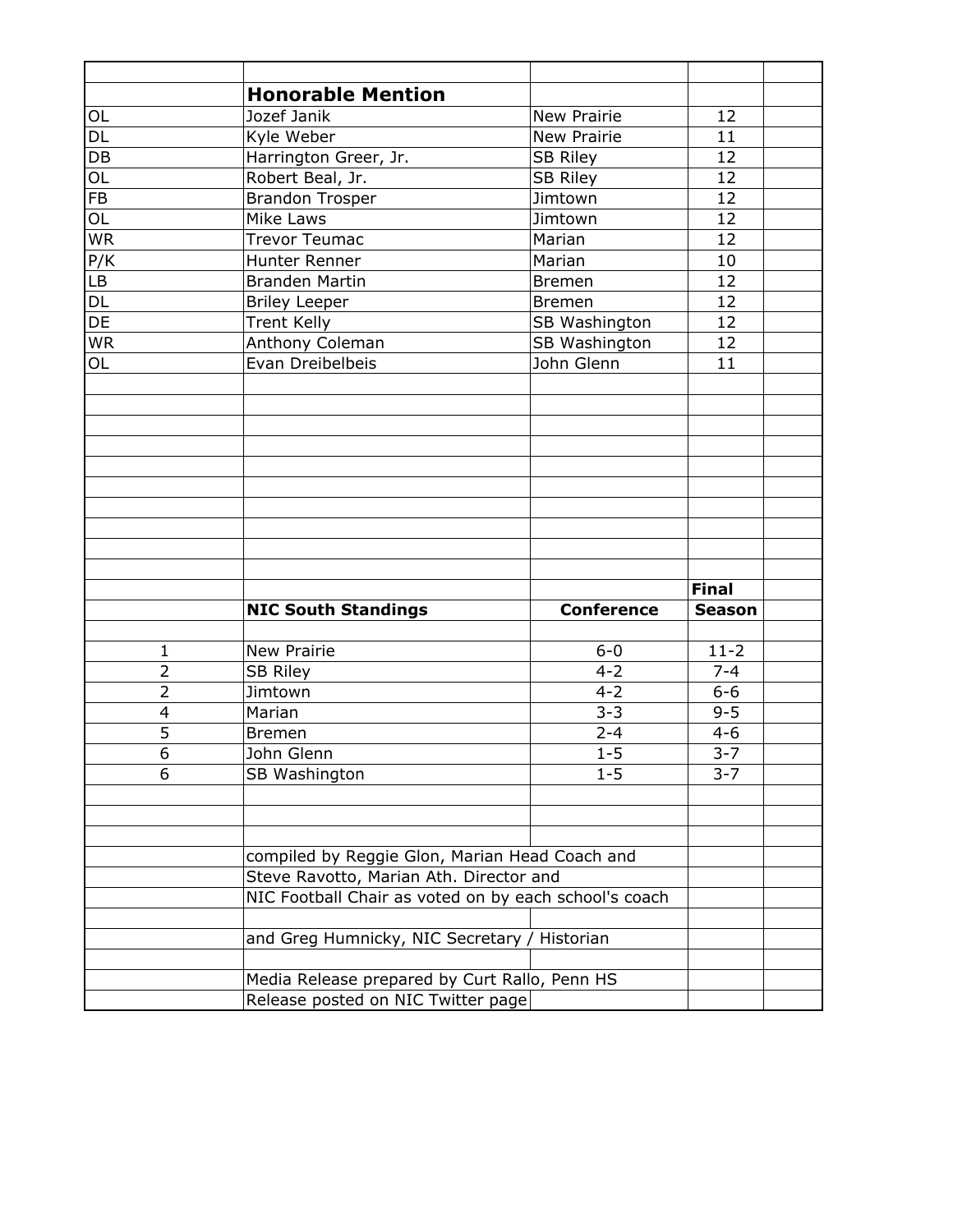| Wt |  |
|----|--|
|    |  |
|    |  |
|    |  |
|    |  |
|    |  |
|    |  |
|    |  |
|    |  |
|    |  |
|    |  |
|    |  |
|    |  |
|    |  |
|    |  |
|    |  |
|    |  |
|    |  |
|    |  |
|    |  |
|    |  |
|    |  |
|    |  |
|    |  |
|    |  |
|    |  |
|    |  |
|    |  |
|    |  |
|    |  |
|    |  |
|    |  |
|    |  |
|    |  |
|    |  |
|    |  |
|    |  |
|    |  |
|    |  |
|    |  |
|    |  |
|    |  |
|    |  |
|    |  |
|    |  |
|    |  |
|    |  |
|    |  |
|    |  |
|    |  |
|    |  |
|    |  |
|    |  |
|    |  |
|    |  |
|    |  |
|    |  |
|    |  |
|    |  |
|    |  |
|    |  |
|    |  |